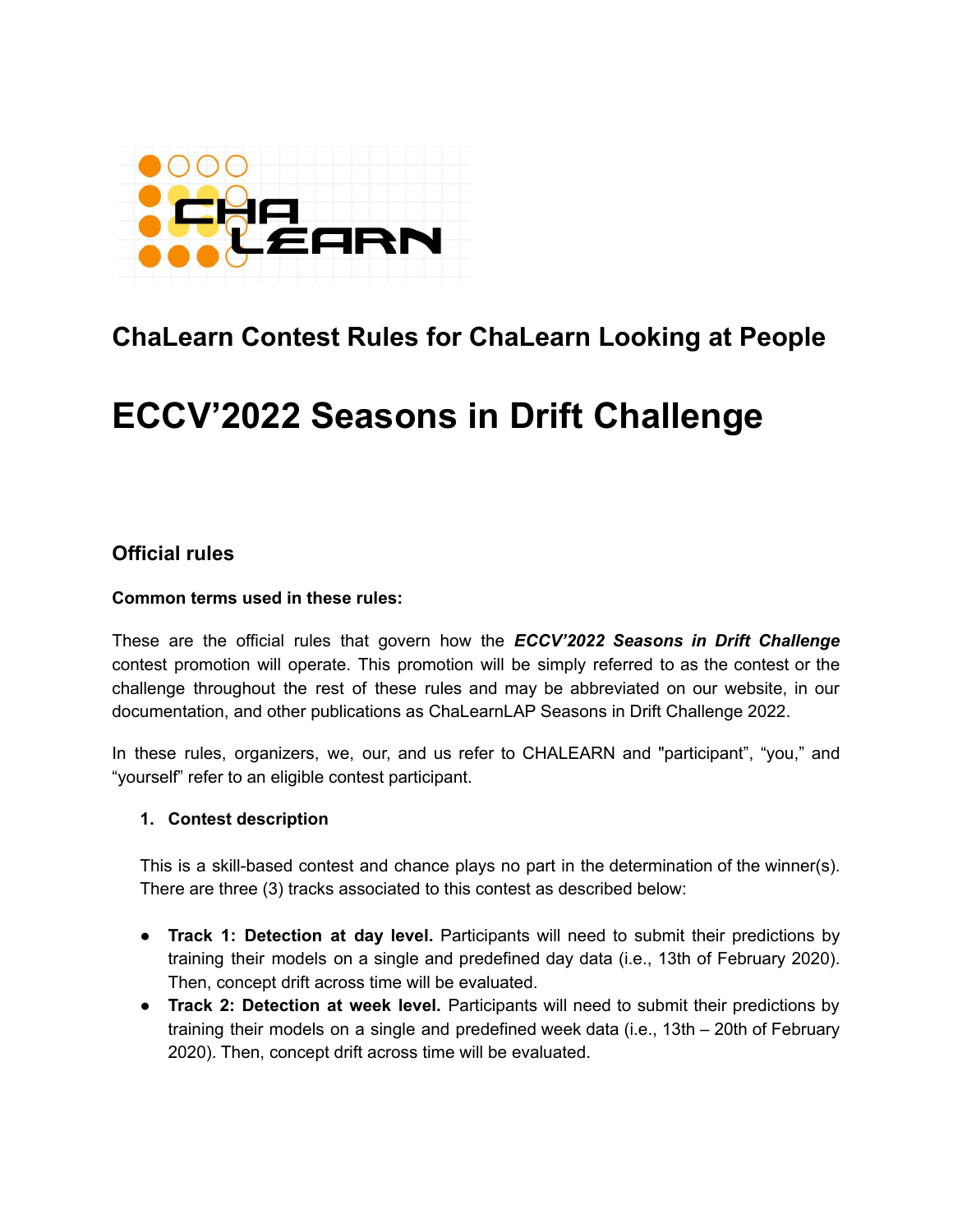● **Track 3: Detection at month level.** Participants will need to submit their predictions by training their models on a single and predefined month data (i.e., entire month of February 2020). Then, concept drift across time will be evaluated.

**Evaluation:** We follow the COCO evaluation scheme for mAP (<https://cocodataset.org/#detection-eval>) on all tracks. The primary metric is, mAP across 10 different IoU thresholds (ranging from 0.5 to .95 at 0.05 increments). This is calculated for each month in the validation/test set and the model is then ranked based on a weighted average of each month (more distant months having a larger weight as more concept drift is present). The evaluation is performed leveraging the official COCO evaluation tools.

# **2. Tentative Contest Schedule**

The registered participants will be notified by email of any change in the following tentative schedule (please, check <https://chalearnlap.cvc.uab.cat/challenge/51/schedule/> for updated information):

- **Start of the competition (April 25, 2022):** Release of training (with ground truth) and validation data (without ground truth). Time zone: Codalab will use UTC for all competition tracks/phases.
- **Release of test data (without ground truth) and validation labels. (June 15, 2022):** At this stage, participants can download the test data and validation labels, both encrypted. The encryption key will be released in a few days ahead. With the encryption-decryption strategy, we ensure participants with lower speed Internet connection are at no disadvantage.
- **Test phase begins (June 17, 2022):** Release of test data (and validation labels) **decryption keys**. Participants start predicting the results on the test data. At this stage, they can retrain (or fine-tune) their models with the additional validation data/labels.
- **End of the competition (June 24, 2021):** Deadline for submitting the final predictions over the test (evaluation) data.
- **Deadline for code submission (June 26, 2022):** After the end of the test phase, participants are required to share with the organizers the source code used to generate the submitted results. To enforce reproducibility of results, participants are requested to share their source code within a docker container or python virtual environment, with detailed and complete instructions and requirements to run the code. Only solutions that pass the code verification stage are eligible to be announced as top-winning solutions and to compete for any prize that may be offered.
- **Submission of fact sheets (June 26, 2022):** Deadline for submitting the fact sheets using a template provided by the organizers. The fact sheets need to provide detailed and technical information about the developed approach.
- **Release of results (July 1st, 2022):** Release of the top-winning solutions after the "code verification" stage.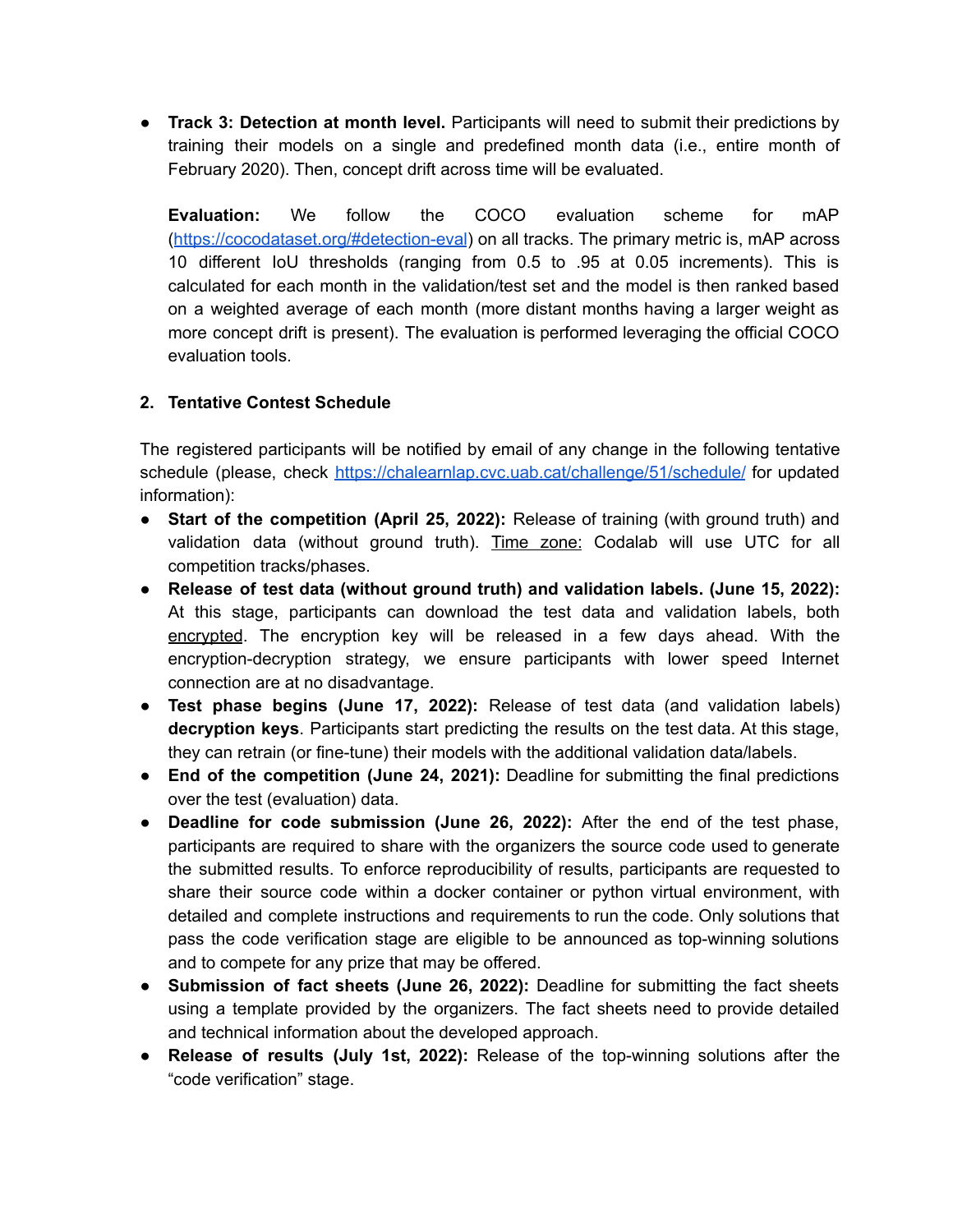- **● Optionally:** All participants are invited to submit their approach to the associated Real-World [Surveillance:](https://vap.aau.dk/rws-eccv2022/) Applications and Challenges Workshop (RWS @ ECCV2022), independently of their rank position.
	- **○ Paper submission deadline (July 1, 2022):** Paper submission deadline for submitting their work.
	- **Paper submission for challenge participants (July 5th, 2022):** Paper submission deadline for submitting their work.
	- **○ Notification to authors (July 10, 2022):** Notification of acceptance/rejection to authors of the submitted papers.
	- **○ Camera-ready paper submission deadline (July 15, 2022).**

# **3. Eligibility**

You are eligible to enter this contest if you meet the following requirements:

- You are an individual or a team of people desiring to contribute to the tasks of the challenge and accepting to follow its rules; you are employed by a research laboratory, startup or other legal entity having a scientific research department or activity; and
- You are NOT a resident of any country constrained by US export regulations included in the OFAC sanction page [http://www.treasury.gov/resource-center/sanctions/Programs/Pages/Programs.aspx.](http://www.treasury.gov/resource-center/sanctions/Programs/Pages/Programs.aspx) Therefore residents of these countries/ regions are not eligible to participate; and
- You are not an employee of CHALEARN or any of the sponsoring or co-organizing entities; and
- You are not involved in any part of the administration and execution of this contest; and
- You are not an immediate family (parent, sibling, spouse, or child) or household member of an employee of CHALEARN or a person involved in any part of the administration and execution of this contest.

This contest is void within the geographic area identified above and wherever else prohibited by law. If you choose to submit an entry, but are not qualified to enter the contest, this entry is voluntary, and any entry you submit is governed by the remainder of these contest rules; CHALEARN reserves the right to evaluate it for scientific purposes. If you are not qualified to submit a contest entry and still choose to submit one, under no circumstances will such entries qualify for sponsored prizes.

# **4. Entry**

To be eligible for judging, an entry must meet the following content/technical requirements:

• Entry contents: During the period of the computational competition, participants are required to submit prediction results. At a later stage, defined in the competition schedule, they are required to share their code with complete instructions to enable reproducibility of the results. To be announced as top-winning solution as well as to be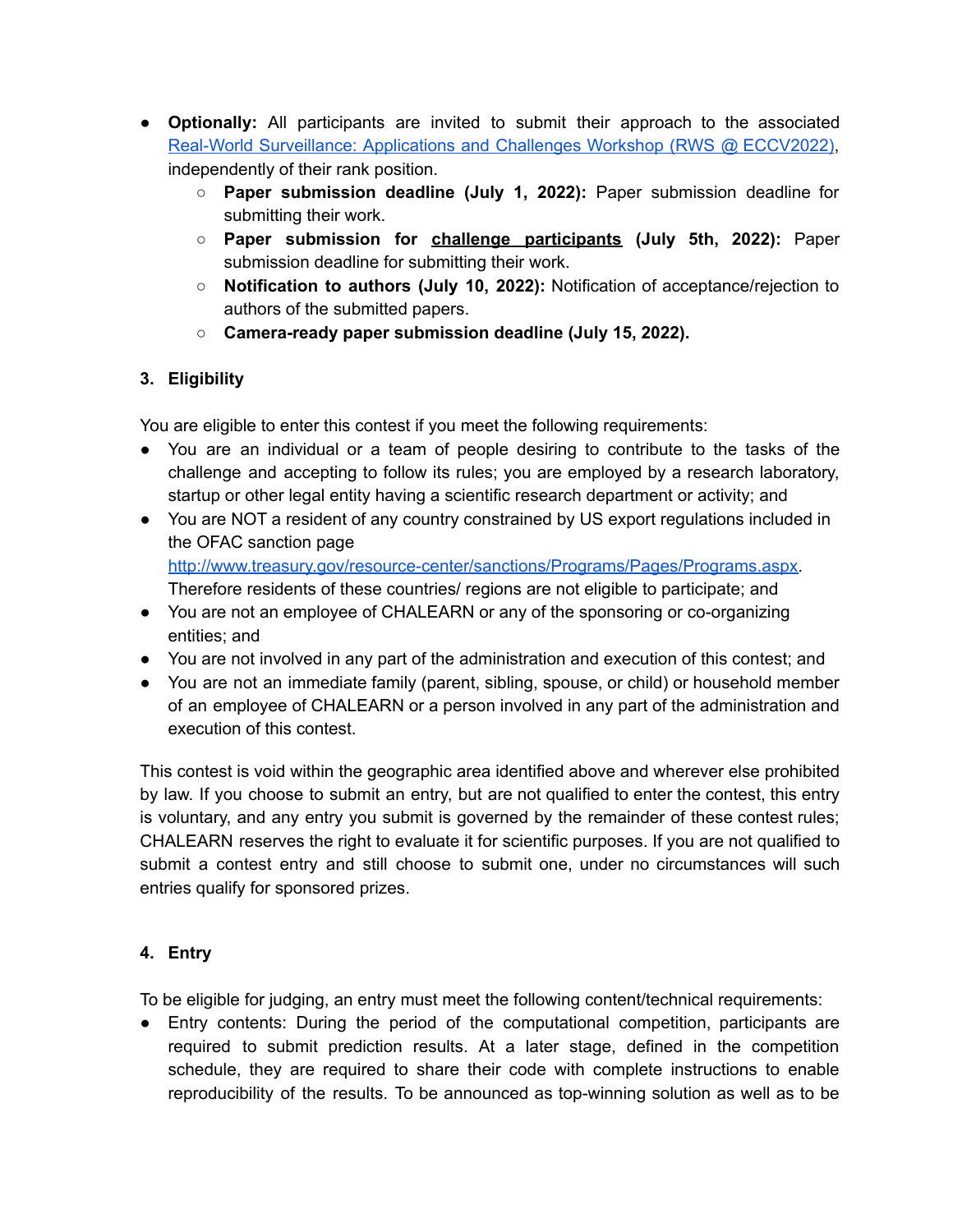eligible for prizes, the top ranking participants are required to publicly release their code under a license of their choice, taken among popular OSI-approved licenses (<http://opensource.org/licenses>) and make their code accessible on-line for a period of not less than three years following the end of the challenge (only required for top three ranked participants of the competition). To be part of the final ranking the participants will be asked to fill out a survey (fact sheet) where detailed and technical information about the developed approach is provided, in addition to a description of the subsets of data used for training, validation, and test. The top ranking participants and the rest of participants are also invited (not mandatory) to submit a paper for the proceedings of the associated Real-World [Surveillance:](https://vap.aau.dk/rws-eccv2022/) Applications and Challenges Workshop (RWS @ [ECCV2022\),](https://vap.aau.dk/rws-eccv2022/) following the paper format and schedule provided by the organizers. To be eligible for prizes, the top ranked participants' scores (i.e., associated to the evaluation metric adopted for each competition track, as defined before) must improve the baseline performance provided by the challenge organizers. Note that the organizers are allowed to update the baseline results at any time during the challenge period.

- Prerequisite: There is no prerequisite to participate, including no requirement to have participated in previous challenges.
- Use of data provided: Images are provided by Aalborg University in collaboration with and annotations are provided by Milestone Research Programme at Aalborg University. Ground truth labels and images are both distributed under the creative commons CC-BY-SA-3.0. Participants may use the data beyond the scope of this challenge.

- **Test data:** The organizers will use test data to perform the final evaluation, hence the participants final entry will be based on test data.

- **Training and validation data:** The contest organizers will make available to the participants a training dataset with truth labels, and a validation set with no truth labels. Each competition track will have its associated training, validation and test data. The validation data will be used by the participants for practice purposes to validate their systems. It will be similar in composition to the test set (validation labels may be provided in the final test stage of the challenge). Participants may use other third-party datasets to train their solutions, in addition to the training set provided. Post-challenge analyses: The organizers may also perform additional post-challenge analyses using extra data, but the results will not affect the ranking of the challenge performed with the test data.

● Submission: The entries of the participants will be submitted on-line via the Codalab web platform. During the development period, participants will receive immediate feedback on validation data released for practice purposes. During the test period, the participants will receive immediate feedback on test data. Note that the performances on test data will be verified after the end of the challenge during a code verification stage. Moreover, the maximum number of submissions per participant at the test stage will be set to 3. The maximum number of submissions per participant at the test stage can be increased by the organizers at any time. Participants are not allowed to create multiple accounts to make additional submissions. The organizers may disqualify suspicious submissions that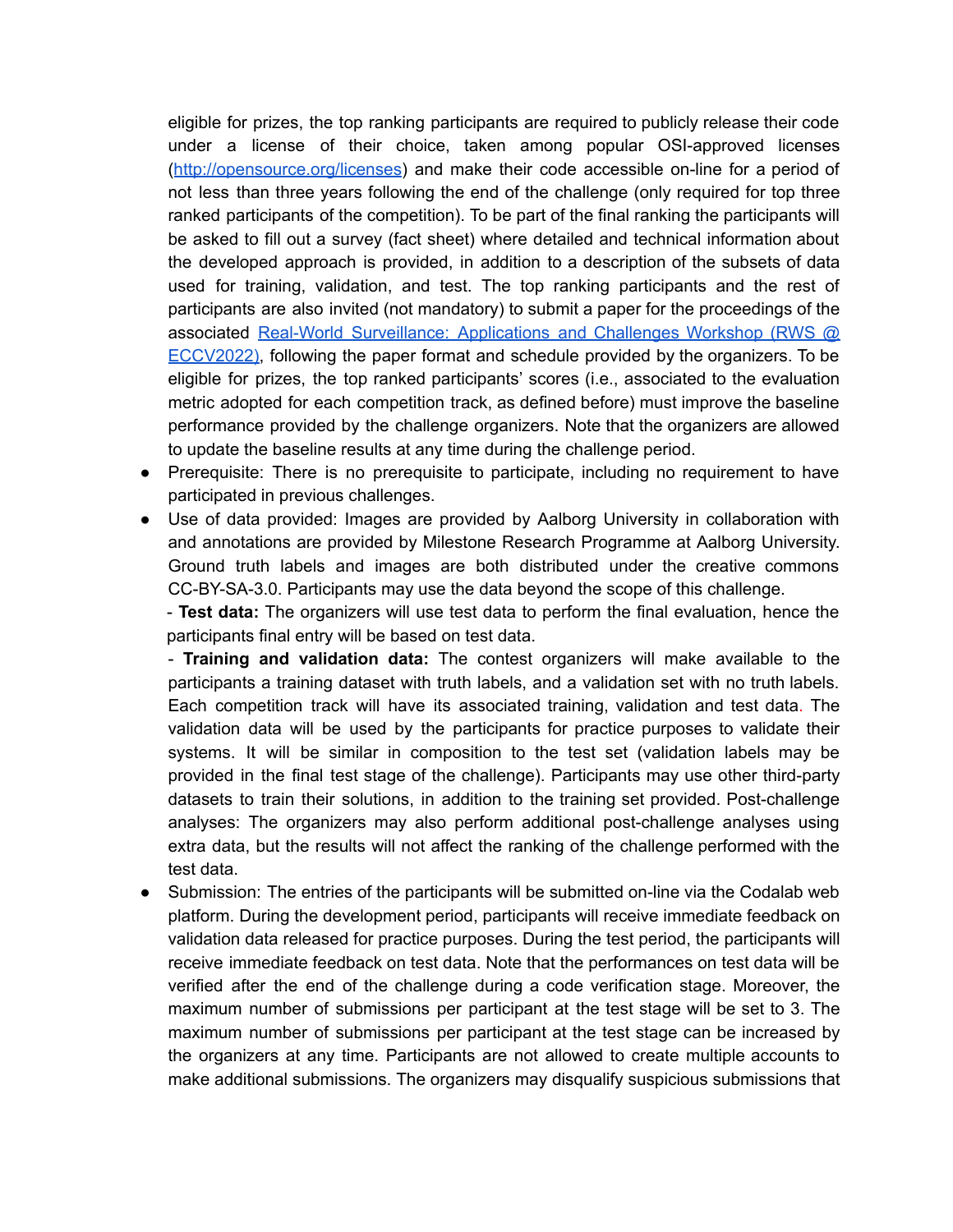do not follow this rule. Only submissions that pass the code verification will be considered to be in the final list of winning methods.

- Original work, permissions: In addition, by submitting your entries into this contest you confirm that, to the best of your knowledge:
	- Your entry is your own original work; and

- Your entry only includes material that you own, or that you have permission from the copyright / trademark owner to use.

## **5. Potential use of entry**

Other than what is set forth below, we are not claiming any ownership rights to your entry. However, by submitting your entry, you:

● Are granting us an irrevocable, worldwide right and license, in exchange for your opportunity to participate in the contest and potential prize awards, for the duration of the protection of the copyrights to:

- Use, review, assess, test and otherwise analyze results submitted or produced by your code and other material submitted by you in connection with this contest and any future research or contests sponsored by; and

- Feature your entry and all its content in connection with the promotion of this contest in all media (now known or later developed);

- Agree to sign any necessary documentation that may be required for us and our designees to make use of the rights you granted above;
- Understand that we cannot control the incoming information you will disclose to our representatives or our co-sponsors representatives in the course of entering, or what our representatives will remember about your entry. You also understand that we will not restrict work assignments of representatives or our co-sponsors representatives who have had access to your entry. By entering this contest, you agree that use of information in our representatives or our co-sponsors representatives unaided memories in the development or deployment of our products or services does not create liability for us under this agreement or copyright or trade secret law;
- Understand that you will not receive any compensation or credit for use of your entry, other than what is described in these official rules.

If you do not want to grant us these rights to your entry, please do not enter this contest.

### **6. Submission of entries**

- Follow the instructions on the Codalab website to submit entries.
- The participants will be registered as mutually exclusive teams. Each team may submit one single final entry. We are not responsible for entries that we do not receive for any reason, or for entries that we receive but are not functioning properly. In the case a participant submits multiple entries, the organizers (and Codalab web page) will consider the last valid one as final (with respect to each phase of the challenge), which will be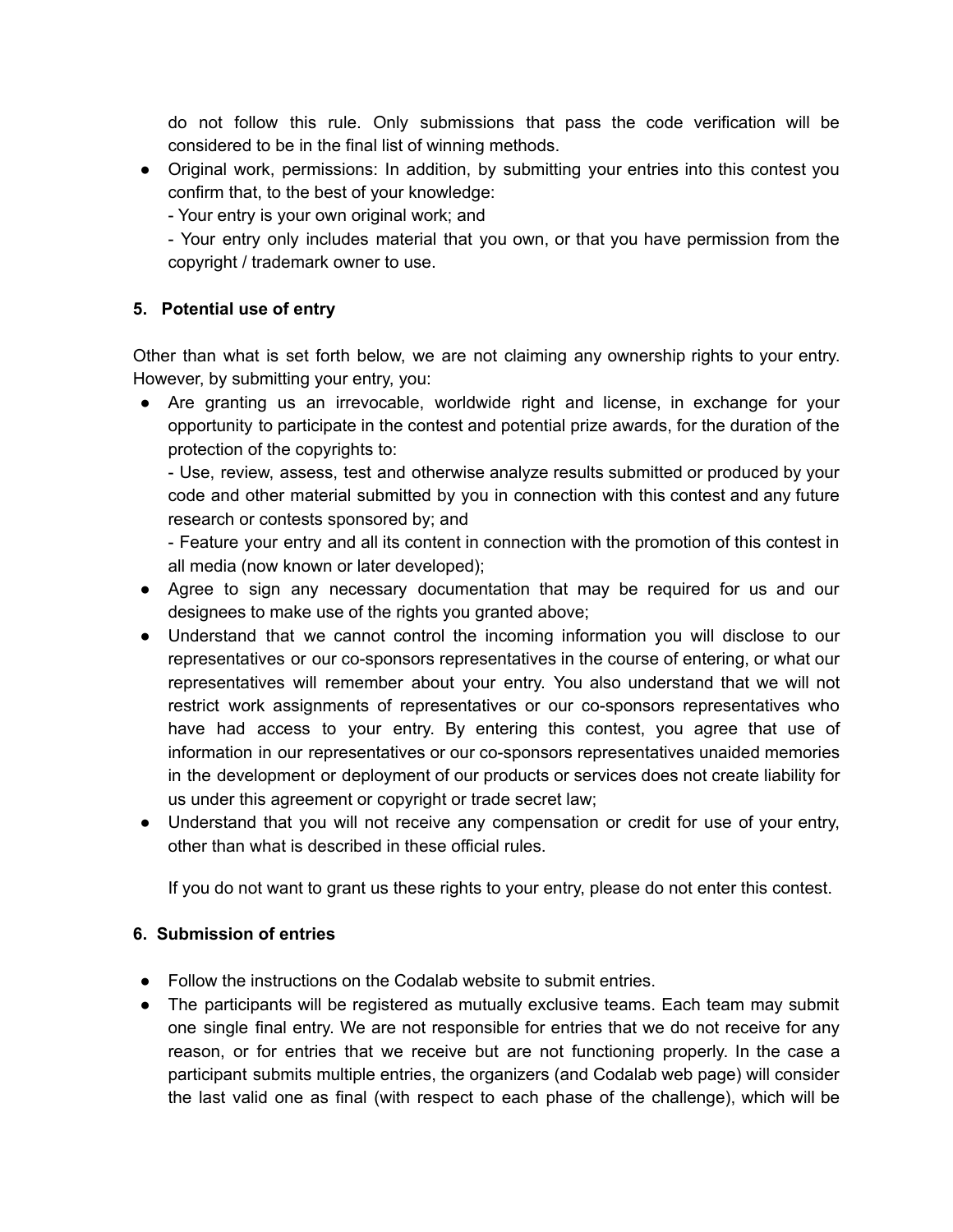used to rank the participant. It is her/his responsibility to monitor the results (or rank position) on the leaderboard shown on Codalab web page and resubmit the entry that gives better results, if needed.

• The participants must follow the instructions. We will automatically disqualify incomplete or invalid entries.

## **7. Judging the entries**

The competition winners will be determined based upon the prediction score on test data and code verification. Furthermore, the board of CHALEARN will select a panel of judges to judge the entries; all judges will be forbidden to enter the contest and will be experts in causality, statistics, machine learning, computer vision, or a related field, or experts in challenge organization. A list of the judges will be made available upon request. The judges will review all eligible entries received and select up to three winners for each track (i.e., in case of multiple tracks). The judges will verify that the winners complied with the rules, including that they documented their method by filling out a fact sheet.

The decisions of these judges are final and binding. The distribution of prizes according to the decisions made by the judges will be made within three (3) months after completion of the last round of the contest. If we do not receive a sufficient number of entries meeting the entry requirements, we may, at our discretion based on the above criteria, not award any or all of the contest prizes below. In the event of a tie between any eligible entries, the tie will be broken by giving preference to the earliest submission, using the timestamp of the submission platform.

### **8. Prizes and awards**

- ChaLearn and ChaLearn LAP are the financial sponsors of this contest. There may be economic incentive prizes and registration grants for the winners (based on availability) to boost contest participation; these prizes will not require participants to enter into an IP agreement with any of the sponsors, to disclose algorithms, or to deliver source code to them.
- Incentive Prizes\*: Award certificates and awards (based on availability) will be attributed to the top 3 ranked participants (passing the code verification stage) of each track. In addition, top ranked participants will be invited to submit a paper to the associated Real-World [Surveillance:](https://vap.aau.dk/rws-eccv2022/) Applications and Challenges Workshop (RWS @ ECCV2022).

(\*) The amount of awards will be based on need and availability. The award may be used for one of the workshops organized in conjunction with the challenge. The award money will be granted in reimbursement of expenses including airfare, ground transportation, hotel, or workshop registration. Reimbursement is conditioned on (i) attending the workshop, (ii) making an oral presentation of the methods used in the challenge, and (iii)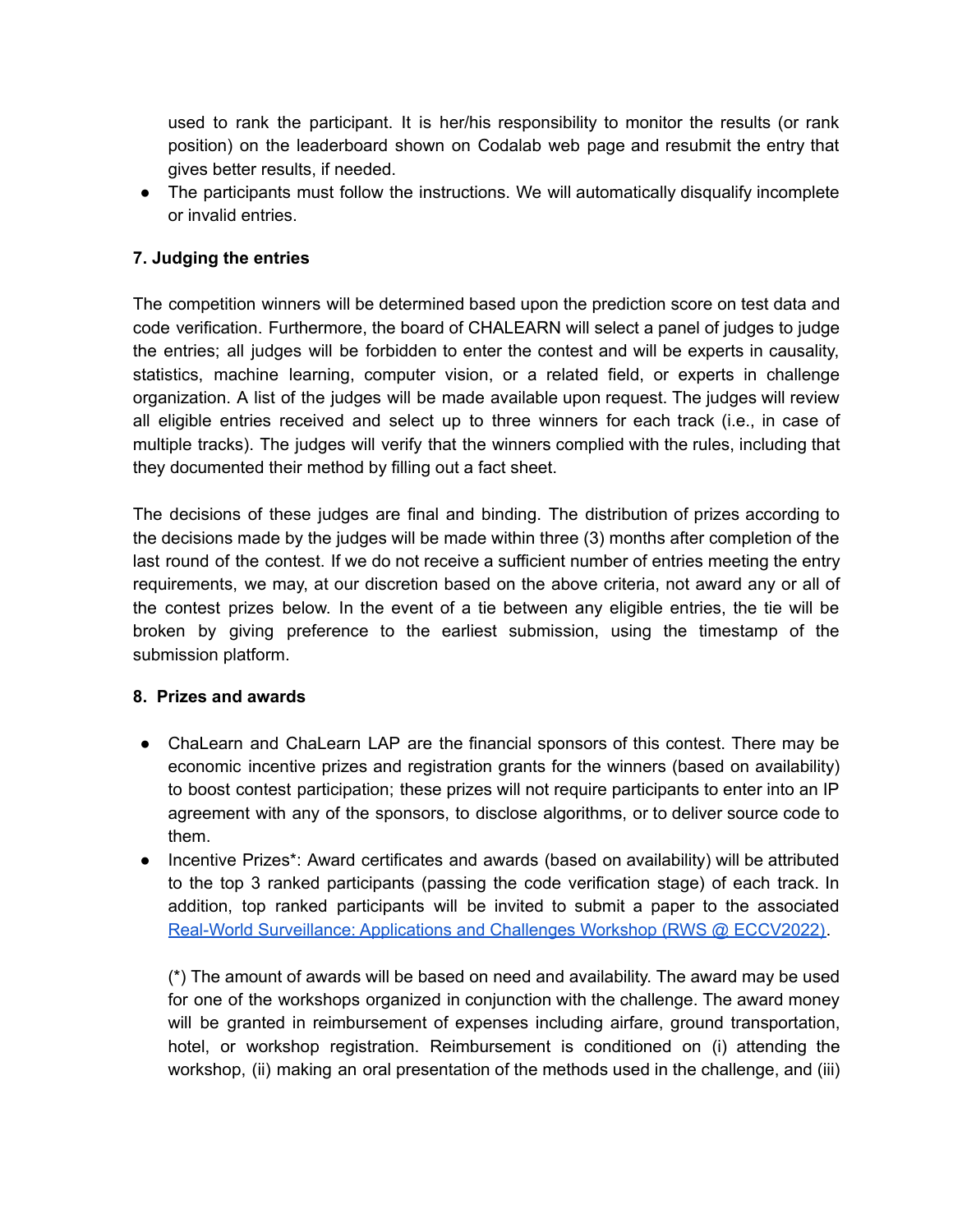presenting original receipts and boarding passes.

- Awards: Other awards may be distributed to deserving participants based upon need and availability.
- If for any reason the advertised prize is unavailable, unless to do so would be prohibited by law, we reserve the right to substitute a prize(s) of equal or greater value, as permitted. We will only award one prize per team. If you are selected as a potential winner of this contest:

- If your prize is not in cash, you may not exchange your prize for cash; you may not exchange any prize for other merchandise or services.

- You may not designate someone else as the winner. If you are unable or unwilling to accept your prize, we will award it to an alternate potential winner.

- If you accept a prize, you will be solely responsible for all applicable taxes related to accepting the prize.

- If you are a minor in your place of residence, we may award the prize to your parent/legal guardian on your behalf and your parent/legal guardian will be designated as the winner.

### **9. Other Sponsored Events**

- To stimulate participation, the organizers are making available several channels of scientific paper publication. Publishing papers is optional and will not be a condition to entering the challenge or winning prizes.
- The results of the challenge will be presented at the associated Real-World [Surveillance:](https://vap.aau.dk/rws-eccv2022/) [Applications](https://vap.aau.dk/rws-eccv2022/) and Challenges Workshop (RWS @ ECCV2022). A selection of the best workshop papers may be invited to submit extended versions of their papers for a special issue in a top tier journal. Also, the top ranked participants and/or those developing innovative solutions may be invited to write a joint paper with the organizers to be submitted to a top tier conference or journal.

The organizers may also sponsor other events to stimulate participation.

### **10. Notifications**

If there is any change to data, schedule, instructions of participation, or these rules, the registered participants will be notified at the email they provided with the registration.

If you are a potential winner, we will notify you by sending a message to the e-mail address listed on your final entry within seven days following the determination of winners. If the notification that we send is returned as undeliverable, or you are otherwise unreachable for any reason, we may award the prize to an alternate winner, unless forbidden by applicable law.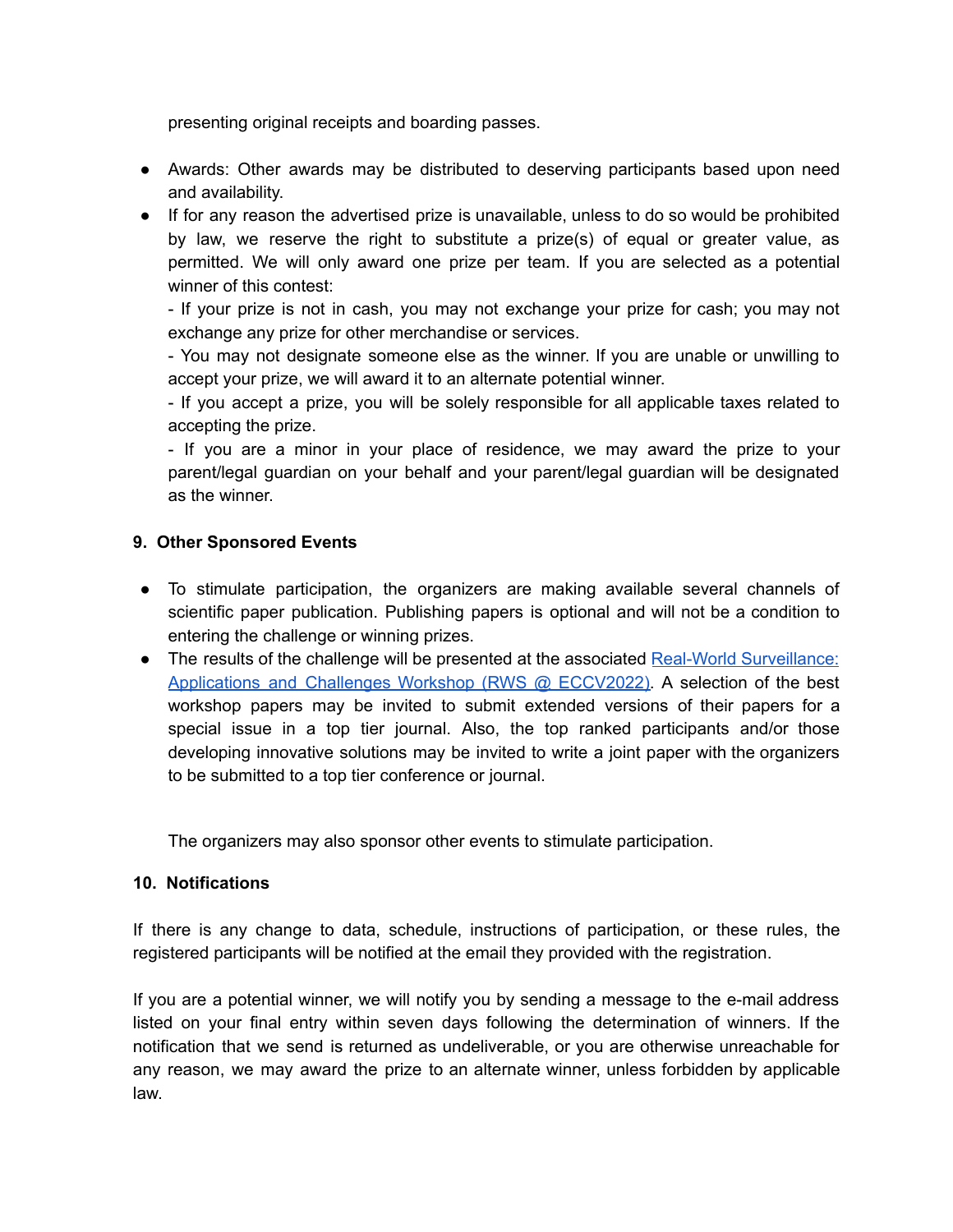Winners who have entered the contest as a team will be responsible to share any prize among their members. The prize will be delivered to the registered team leader. If this person becomes unavailable for any reason, the prize will be delivered to the authorized account holder of the e-mail address used to make the winning entry.

If you are a potential winner, we may require you to sign a declaration of eligibility, use, indemnity and liability/publicity release and applicable tax forms. If you are a potential winner and are a minor in your place of residence, and we require that your parent or legal guardian will be designated as the winner, we may require that they sign a declaration of eligibility, use, indemnity and liability/publicity release on your behalf. If you, (or your parent/legal guardian if applicable), do not sign and return these required forms within the time period listed on the winner notification message, we may disqualify you (or the designated parent/legal guardian) and select an alternate selected winner.

#### **11. On-line notification**

Any changes in the rules or in the data as well as the names of confirmed winners (after contest decisions are made by the judges) will be made available online at <https://chalearnlap.cvc.uab.cat/challenge/51/description/> or [https://chalearnlap.cvc.uab.cat/.](https://chalearnlap.cvc.uab.cat/) Major changes will be also notified through the e-mail participants registered in the Challenge on Codalab platform.

#### **12. Conditions**

By entering this contest you agree:

- To abide by these official rules;
- To the extent allowable under applicable law, to release and hold harmless CHALEARN and sponsors, their respective parents, subsidiaries, affiliates, employees and agents from any and all liability or any injury, loss, damage, right, claim or action of any kind arising from or in connection with this contest or any prize won save for residents of the United Kingdom, Chile, Korea, Greece, Brazil, Turkey, Hong Kong, France and Germany with respect to claims resulting from death or personal injury arising from CHALEARNs, Computer Vision Center at Autonomous University of Barcelona, University of Barcelona's negligence, for residents of the United Kingdom with respect to claims resulting from the tort of deceit or any other liabilities that may not be excluded by law, and for residents of Australia in respect of any implied condition or warranty the exclusion of which from these official rules would contravene any statute or cause any part of these official rules to be void;
- That CHALEARNs decisions will be final and binding on all matters related to this contest; and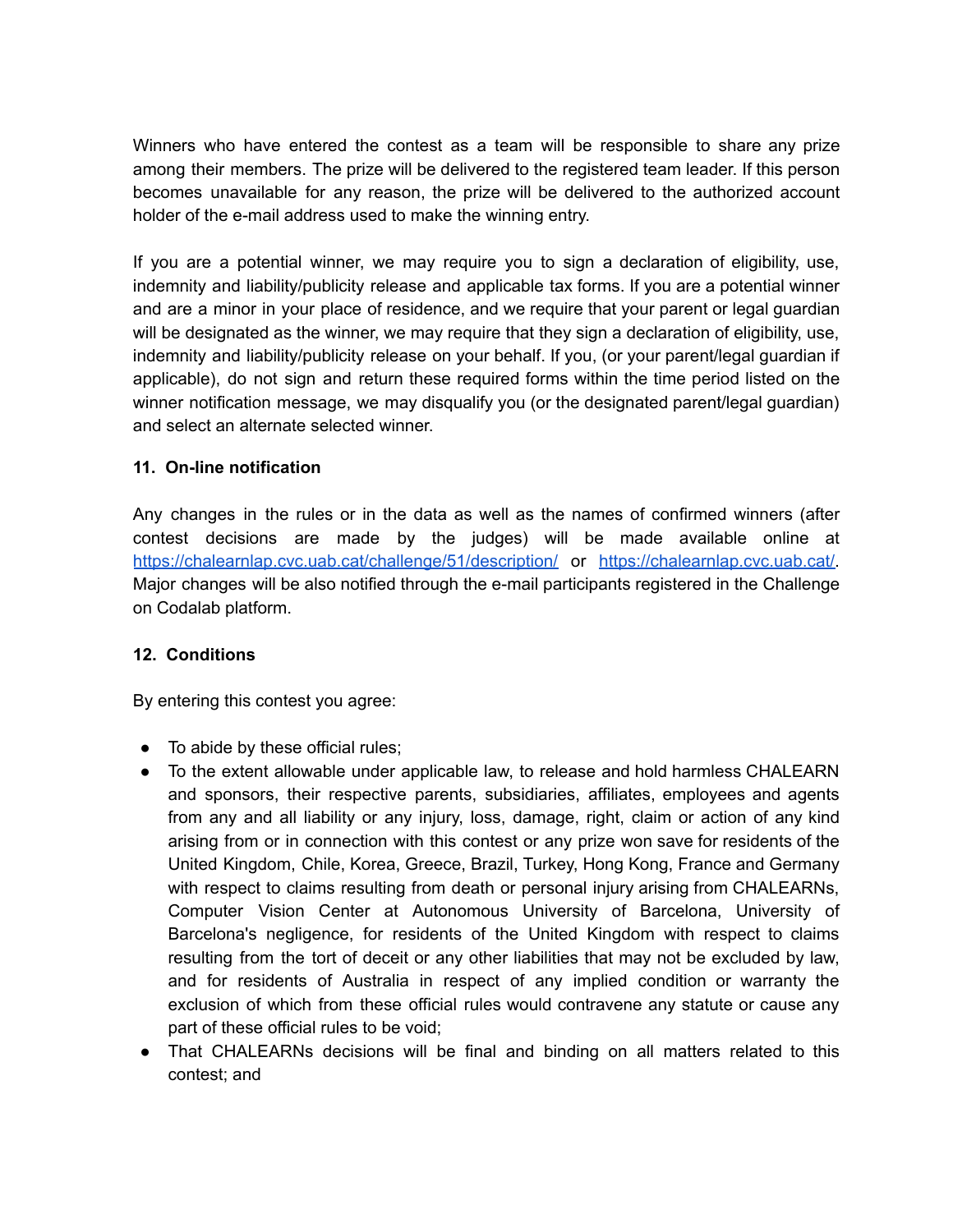- That, by accepting a prize, CHALEARN and competition sponsors may use your team name, your name, and your place of residence online and in print, or in any other media, in connection with this contest, without payment or compensation to you. The declaration of eligibility, use, indemnity and liability/publicity release provided to the potential winner will make reference to obtaining his/her free consent to use his/her name and place of residence. In any case, the lack of such consent does not prevent the winner from receiving the prize.
- This contest will be governed by the laws of the state of California, and you consent to the exclusive jurisdiction and venue of the courts of the state of California for any disputes arising out of this contest. For residents of Austria only: you may withdraw your submission from this contest within seven days of your entry. If you withdraw within seven days of entry, your submission will be returned to you, and we will not make any use of your submission in the future. However, you will not be eligible to win a prize. If you do not withdraw within seven days of entry, you will be bound by the provisions of these official rules. For residents of the United Kingdom only: the provisions of the contracts (rights of third parties) act 1999 will not apply to this agreement. For residents of New Zealand only: the provisions of the contracts (privity) act of 1982 will not apply to this agreement. For Quebec residents: any litigation respecting the conduct or organization of a publicity contest may be submitted to the Régie des Alcools, des Courses et des Jeux for ruling. Any litigation respecting the awarding of a prize may be submitted to the Rgie only for the purpose of helping the parties reach a settlement. For residents of Israel only: this agreement does not entitle third parties to benefits under this agreement as defined in Chapter D of the Contracts Act (General Part) 1973.
- The data are available only for research and educational purposes, within the scope of the challenge. ChaLearn and the organizers make no warranties regarding the database, including but not limited to warranties of non-infringement or fitness for a particular purpose. The copyright of the data remains the property of their respective owners. By downloading and making use of the data, you accept full responsibility for using the data. You shall defend and indemnify ChaLearn and the organizers, including their employees, Trustees, officers and agents, against any and all claims arising from your use of the data. You agree not to redistribute the data.

#### **13. Unforeseen event**

If an unforeseen or unexpected event (including, but not limited to: someone cheating; a virus, Bug, or catastrophic event corrupting data or the submission platform; someone discovering a flaw in the data or modalities of the challenge) that cannot be reasonably anticipated or controlled, (also referred to as force majeure) affects the fairness and / or integrity of this contest, we reserve the right to cancel, change or suspend this contest. This right is reserved whether the event is due to human or technical error. If a solution cannot be found to restore the integrity of the contest, we reserve the right to select winners based on the criteria specified above from among all eligible entries received before we had to cancel, change or suspend the contest subject to obtaining the approval from the Régie des Alcools,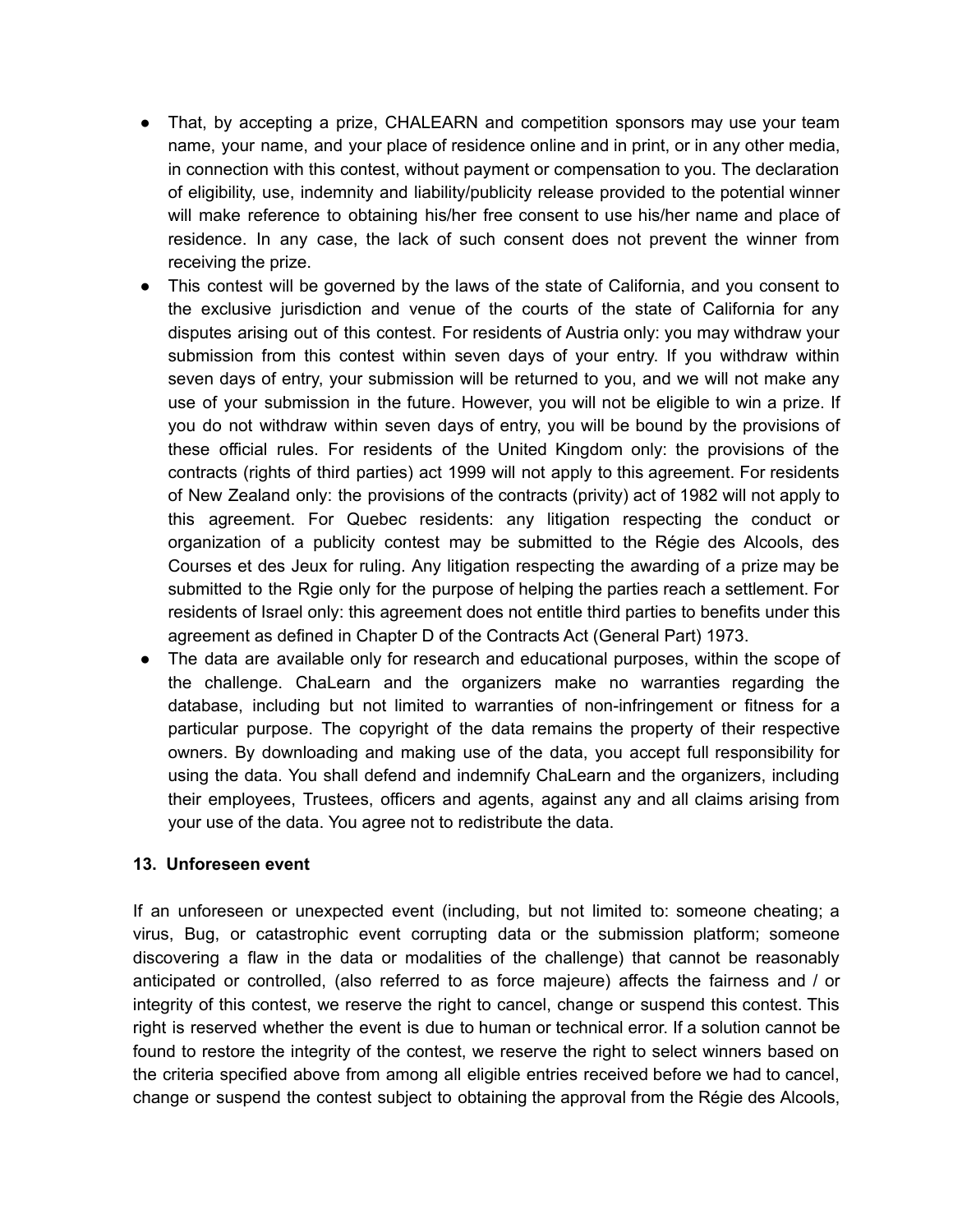des Courses et des Jeux with respect to the province of Quebec.

Computer hacking is unlawful. If you attempt to compromise the integrity or the legitimate operation of this contest by hacking or by cheating or committing fraud in any way, we may seek damages from you to the fullest extent permitted by law. Further, we may ban you from participating in any of our future contests, so please play fairly.

### **14. Sponsor**

ChaLearn is the sponsor of this contest,

955 Creston Road, Berkeley, CA 94708, USA events@chalearn.org

and

University of Barcelona, Computer Vision Center at Autonomous University of Barcelona, Human Pose Recovery and Behavior Analysis group, Milestone Systems, Visual Analysis & Perception Lab are the co-sponsors of this contest. Additional sponsors can be added during the competition period.

### **15. Privacy**

During the development phase of the contest and when they submit their final entries, contest participants do not need to disclose their real identity, but must provide a valid email address where we can deliver notifications to them regarding the contest. To be eligible for prizes, however, contest participants will need to disclose their real identity to contest organizers, informing them by email of their name, professional affiliation, and address. To enter the contest, the participants will need to become users of the Codalab platform. Any profile information stored on this platform can be viewed and edited by the users. After the contest, the participants may cancel their account with the Codalab and cease to be users of that platform. All personal information will then be destroyed. The Codalab privacy policy will apply to contest information submitted by participants on the Codalab. Otherwise, CHALEARNs privacy policy will apply to this contest and to all information that we receive from your entry that we receive directly from you or which you have submitted as part of your contest entry on the Codalab. Please read the privacy policy on the contest entry page before accepting the official rules and submitting your entry. Please note that by accepting the official rules you are also accepting the terms of the CHALEARN privacy policy: <http://www.chalearn.org/privacy.html>. Note that the participants data needed to request dataset access, detailed in the Dataset License document, is considered a different set of personal data from the personal data described above, and as such it follows different rules and lawful basis of data processing. The right of information of such data is described in the